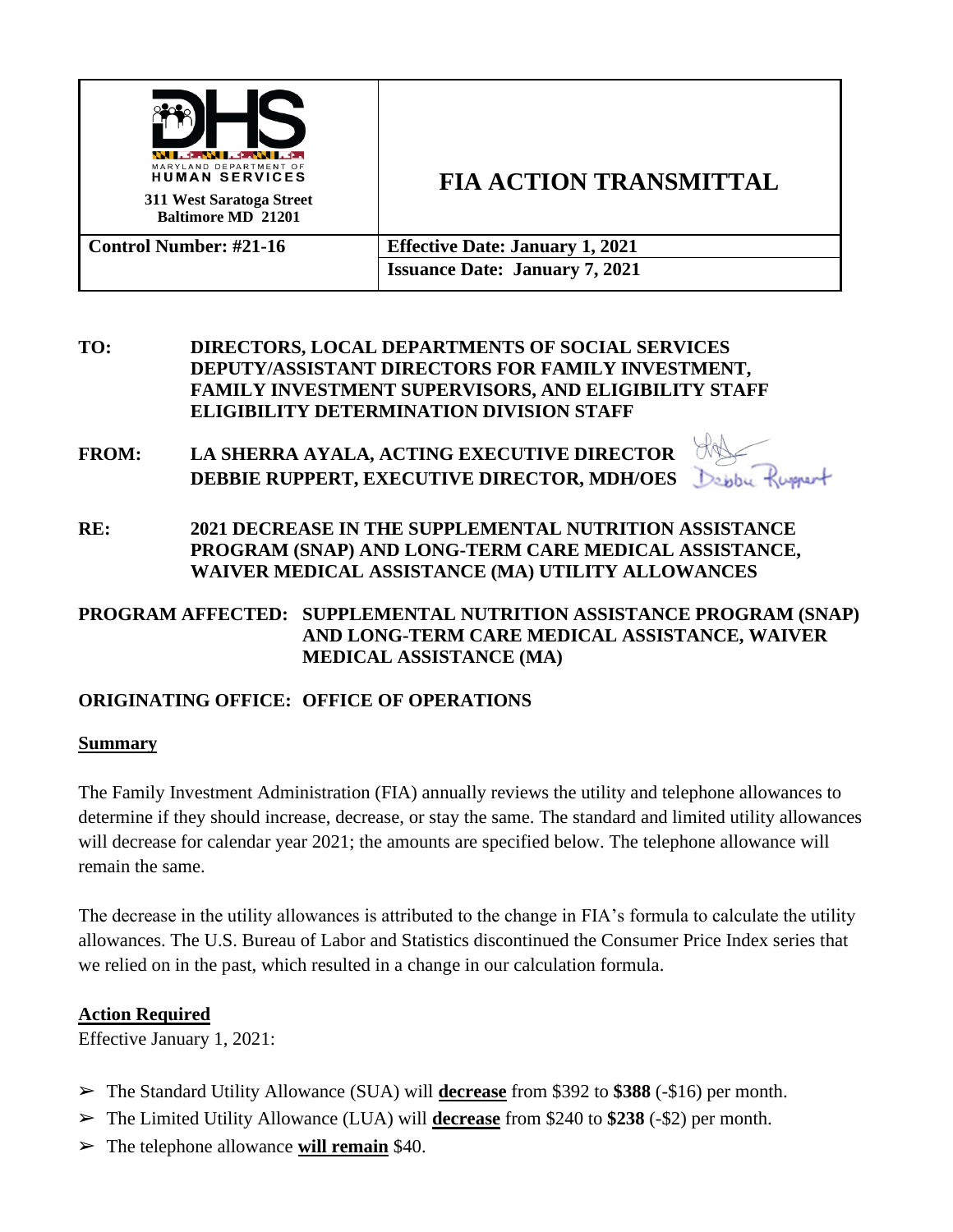The new allowances will migrate into CARES on January 1, 2021, for SNAP and Waiver Medical Assistance. The new allowances will also migrate into the Eligibility and Enrollment (E&E) system on January 1, 2021, for Long-Term Care Medical Assistance.

#### **Attachment**

SNAP Manual Section 600, page 1

#### **Inquiries**

Please direct system and procedural inquiries for MA-LTC applications to [help.mdthink@maryland.gov.](mailto:help.mdthink@maryland.gov) Please direct MA-LTC policy questions to the Maryland Department of Health, Office of Eligibility Services at 410-767-1463 or 1-800-492-5231 (select option 2, and request extension 1463).

Please direct policy questions to the Office of Statewide Policy Compliance and Customer Service Performance by completing the **[FIA Policy Information Request Form](https://kb.dhs.maryland.gov/family-investment-administration/contact-us-with-your-fia-program-eligibility-policy-question/)** found on Knowledge Base as shown in the screenshot below.



For CARES/systems questions, please contact [fia.bsdm@maryland.gov.](mailto:fia.bsdm@maryland.gov)

cc: DHS Executive and FIA Management Staff MDH Executive and OES Management Staff Constituent Services DHS Help Desk Office of Administrative Hearings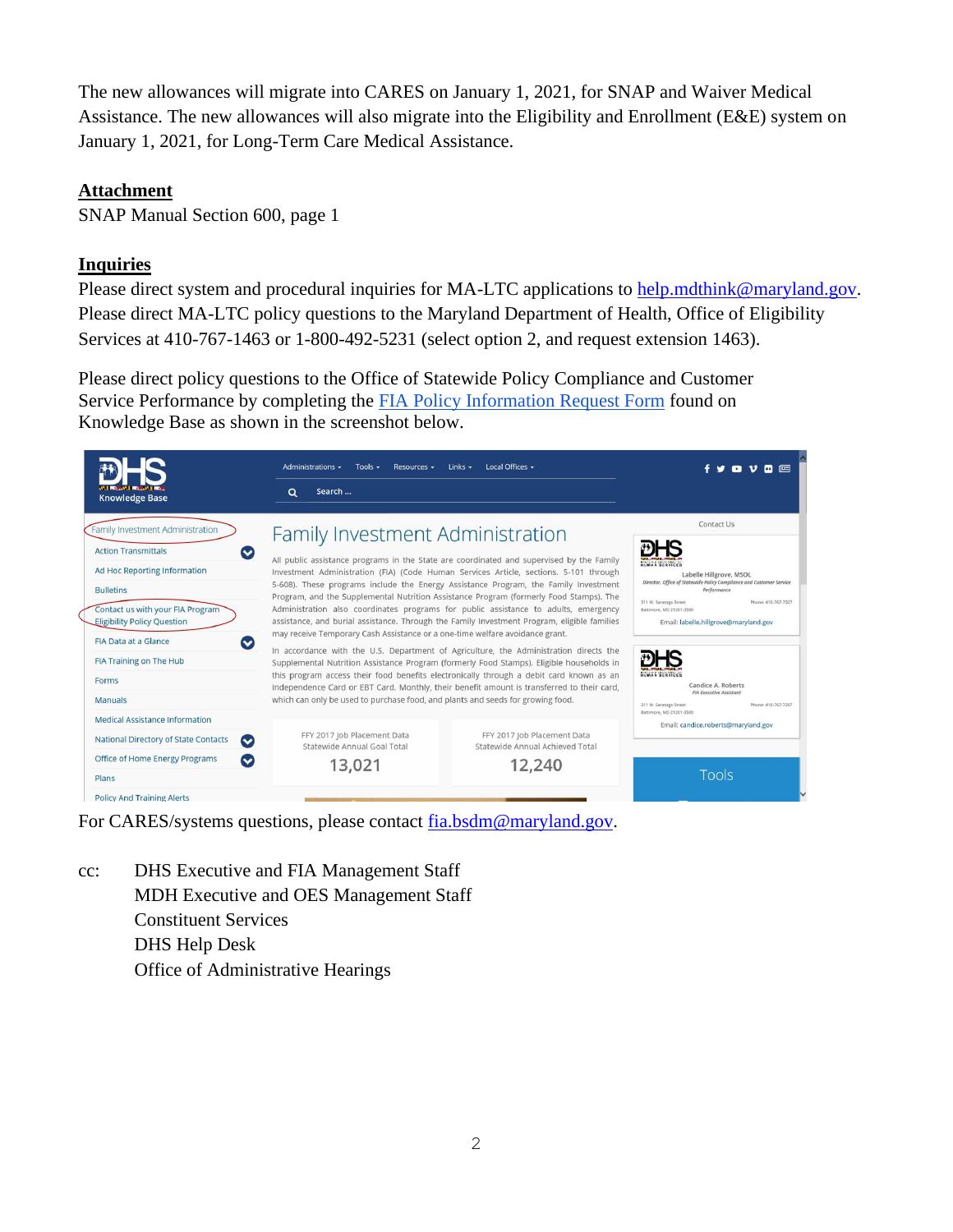| <b>DEPARTMENT OF HUMAN SERVICES</b><br><b>FAMILY INVESTMENT ADMINISTRATION</b> | <b>Supplemental Nutrition</b><br><b>Assistance Program (SNAP)</b><br>Manual |        |  |  |
|--------------------------------------------------------------------------------|-----------------------------------------------------------------------------|--------|--|--|
| STANDARDS FOR INCOME AND DEDUCTIONS   Section 600                              |                                                                             | Page 1 |  |  |

# **1.1 Standards for Eligibility and Maximum Allotments**

- A. The standards for the following appear in Section 600, page 2.
	- 1. Column A Maximum Gross Monthly Income Standards (130% of poverty)
	- 2. Column B Maximum Net Monthly Income Standards (100% of poverty)
	- 3. Column C Maximum Gross Income Standard for Elderly and Disabled Separate Household (165% of poverty)
	- 4. Column D Thrifty Food Plan/Maximum Allotment
- B. Standards 1, 2, and 3 are used to determine household eligibility and not for computing allotments.

# **1.2 Formula Calculation**

- A. Multiply the household's net monthly income by 30%.
- B. Round the product up to the next whole dollar if any cents result.
- C. Subtract the product from the maximum allotment amount for the household size found in Column D, Section 600.

**NOTE**: In an initial month, if the allotment is less than \$10, no benefit is issued. Except in an initial month, all eligible one and two person households must be issued the minimum allotment of \$16 (\$19 from 1/1/2021 to 6/30/2021).

# **1.3 Deduction Standards**

| <b>Standard Deductions</b>                                              |       |
|-------------------------------------------------------------------------|-------|
| Household size up to and including 3 people---------------------        | \$167 |
|                                                                         | \$181 |
|                                                                         | \$212 |
|                                                                         | \$243 |
|                                                                         |       |
| Homeless Household Shelter Allowance-------------------------- \$156.74 |       |
| Standard Utility Allowance (SUA)-----------------------------------     | \$388 |
|                                                                         | \$238 |
|                                                                         | \$40  |

\* The excess shelter deduction does not apply to households with an aged or disabled member. These households receive an uncapped shelter deduction.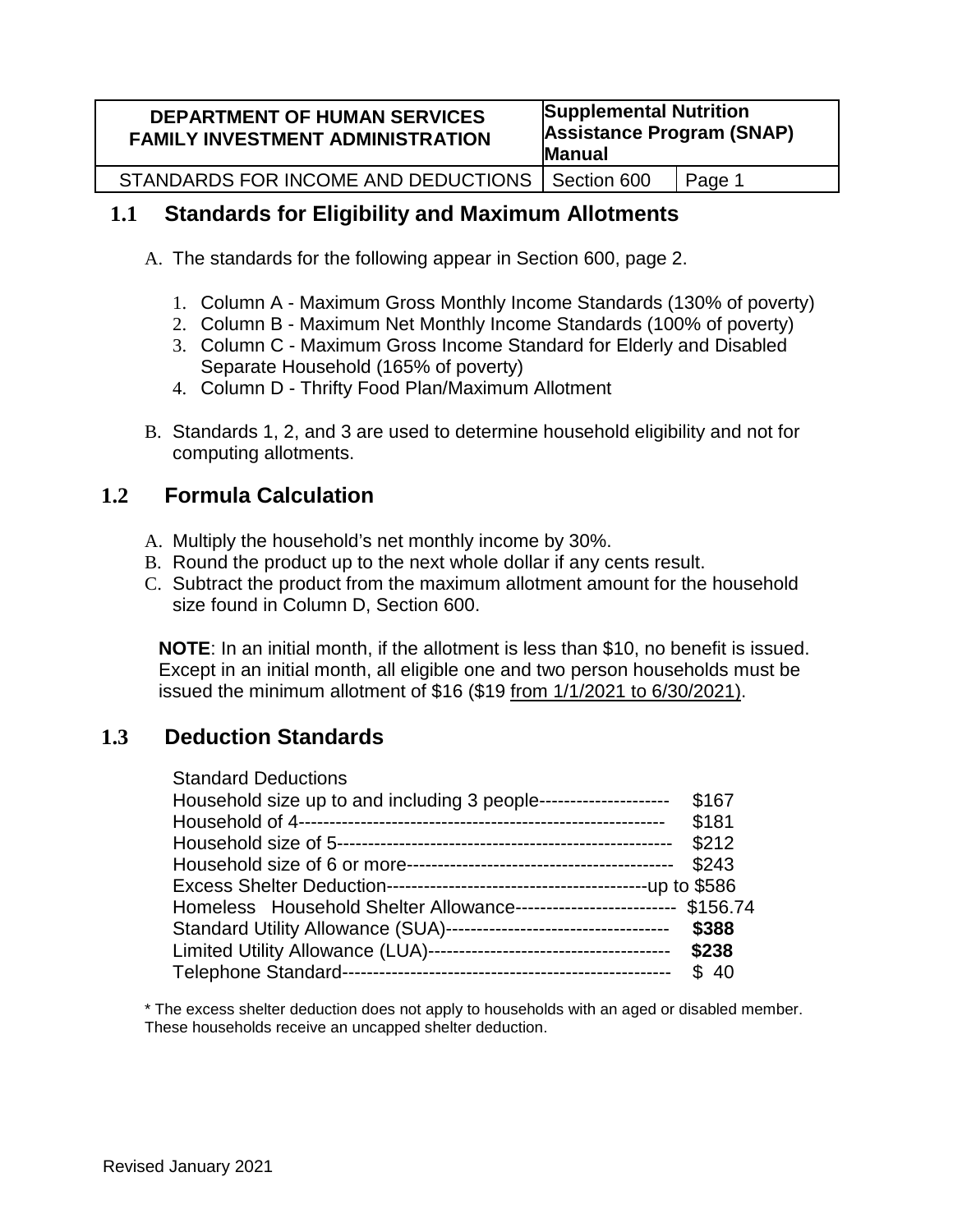| <b>DEPARTMENT OF HUMAN SERVICES</b><br><b>FAMILY INVESTMENT ADMINISTRATION</b> | <b>SNAP MANUAL</b> |        |  |
|--------------------------------------------------------------------------------|--------------------|--------|--|
| STANDARDS FOR INCOME AND DEDUCTIONS   Section 600                              |                    | Page 2 |  |

# **1.4 Determining the SNAP Allotment**

- A. Determine a household's monthly SNAP allotment by using the Basis of Issuance Tables:
	- 1. Calculate the household's net monthly income.
	- 2. Compare the household's net monthly income to the maximum net monthly income standard shown in Column B below. Households that are not categorically eligible for SNAP benefits will have net monthly incomes that are lower than or equal to the amounts shown in Column B.
	- 3. Find the allotment by reading in the Basis of Issuance Tables, down to the appropriate income and across to the appropriate household size.

**NOTE:** A household that is categorically eligible is entitled to any allotment shown in the appropriate column on the tables. Persons in household sizes of one or two and categorically eligible are eligible for a monthly benefit of \$16 (\$19 from 1/1/2021 to 6/30/2021), even if the tables do not show a benefit amount at their net income levels. (Please see Section 409 of the SNAP for information on the minimum state supplement to SNAP benefits for households with a member aged 62 and older.)

| <b>Household</b><br><b>Size</b> | <b>Maximum</b><br><b>Gross</b><br><b>Monthly</b><br>Income*<br>130%<br><b>of</b><br><b>Poverty</b> | <b>Maximum Net</b><br><b>Monthly</b><br><b>Income* 100%</b><br>of Poverty | <b>Monthly Income</b><br><b>Elderly/DisabledSepa</b><br>rate Household*<br>165% of Poverty | <b>Maximum</b><br><b>Allotment</b> | <b>Maximum</b><br><b>Allotment</b><br>January 1,<br>2021 to June<br>30, 2021 |
|---------------------------------|----------------------------------------------------------------------------------------------------|---------------------------------------------------------------------------|--------------------------------------------------------------------------------------------|------------------------------------|------------------------------------------------------------------------------|
| 1                               | \$1,383                                                                                            | \$1,064                                                                   | \$1,755                                                                                    | \$204                              | \$234                                                                        |
| 2                               | \$1,868                                                                                            | \$1,437                                                                   | \$2,371                                                                                    | \$374                              | \$430                                                                        |
| 3                               | \$2,353                                                                                            | \$1,810                                                                   | \$2,987                                                                                    | \$535                              | \$616                                                                        |
| $\overline{4}$                  | \$2,839                                                                                            | \$2,184                                                                   | \$3,603                                                                                    | \$680                              | \$782                                                                        |
| 5                               | \$3,324                                                                                            | \$2,557                                                                   | \$4,219                                                                                    | \$807                              | \$929                                                                        |
| 6                               | \$3,809                                                                                            | \$2,930                                                                   | \$4,835                                                                                    | \$969                              | \$1,114                                                                      |
| $\overline{7}$                  | \$4,295                                                                                            | \$3,304                                                                   | \$5,451                                                                                    | \$1,071                            | \$1,232                                                                      |
| 8                               | \$4,780                                                                                            | \$3,677                                                                   | \$6,067                                                                                    | \$1,224                            | \$1,408                                                                      |

Effective October 1, 2020